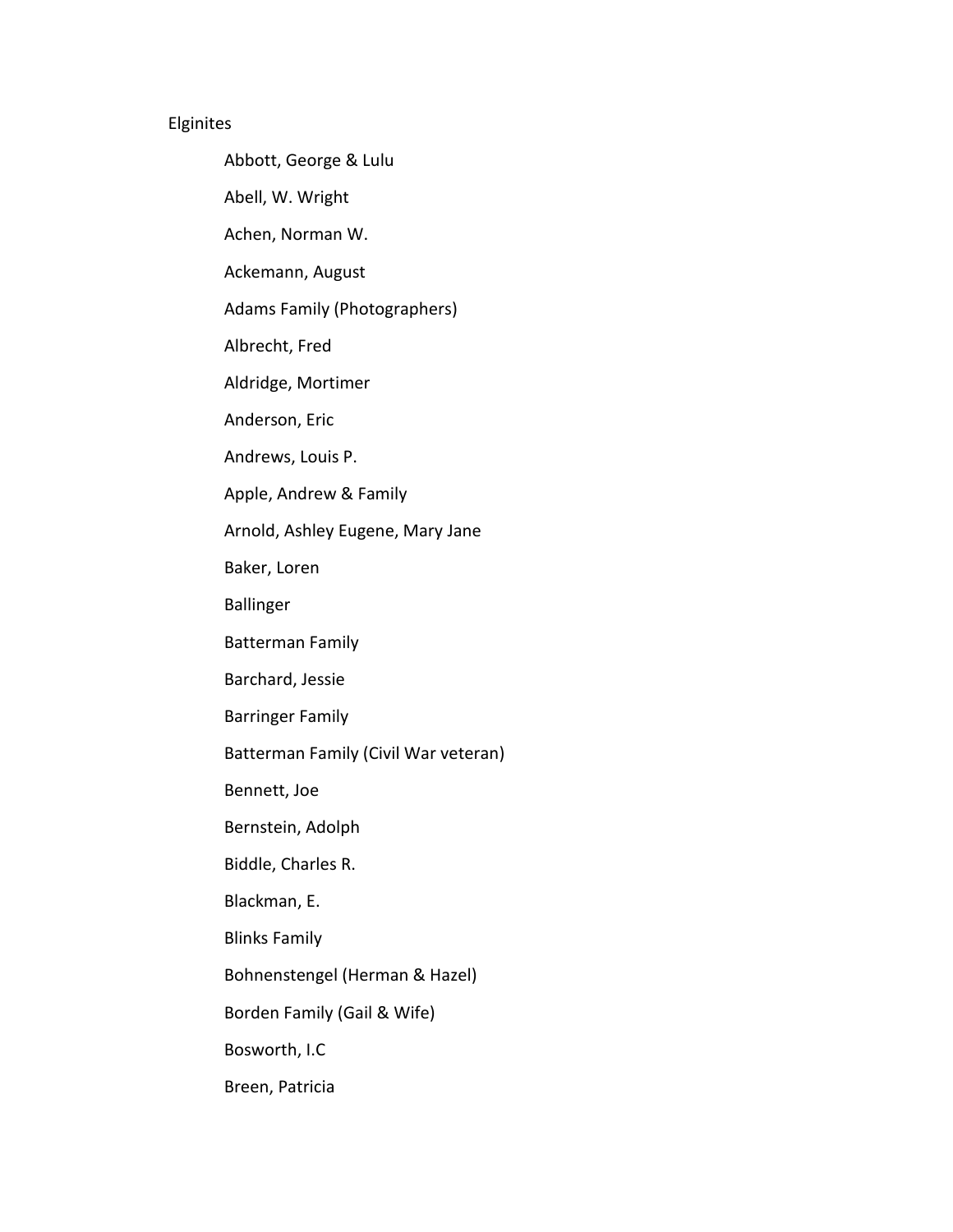Britten Family

Brown, John Park

Brunton, Bob

Cadieux, Nadia Rogers

Cadieux, Nadia Rogers, Dance Cards, 1912-1913

Callender Family

Carbary, George

Casson

Chipman, Dean

Clark Family - Mrs. Almeda Clark, Dr. A. L. Clark, Dr. Percy L. Clark, Anson Clark

Clark, Ward N.

Clark, Rev. Nathaniel Catlin

Claude, Emile

Conro, Ron

Cook, Bruce Miles

Cox

Crawford

Dangerfield, James

Davidson, Orlando

Dennison, Mrs.

Dittman, Charlotte

Doe, Wilson

Dolby, John W.

DuCasse

Dumser, David

Dumser, John S.

Ecker, Dene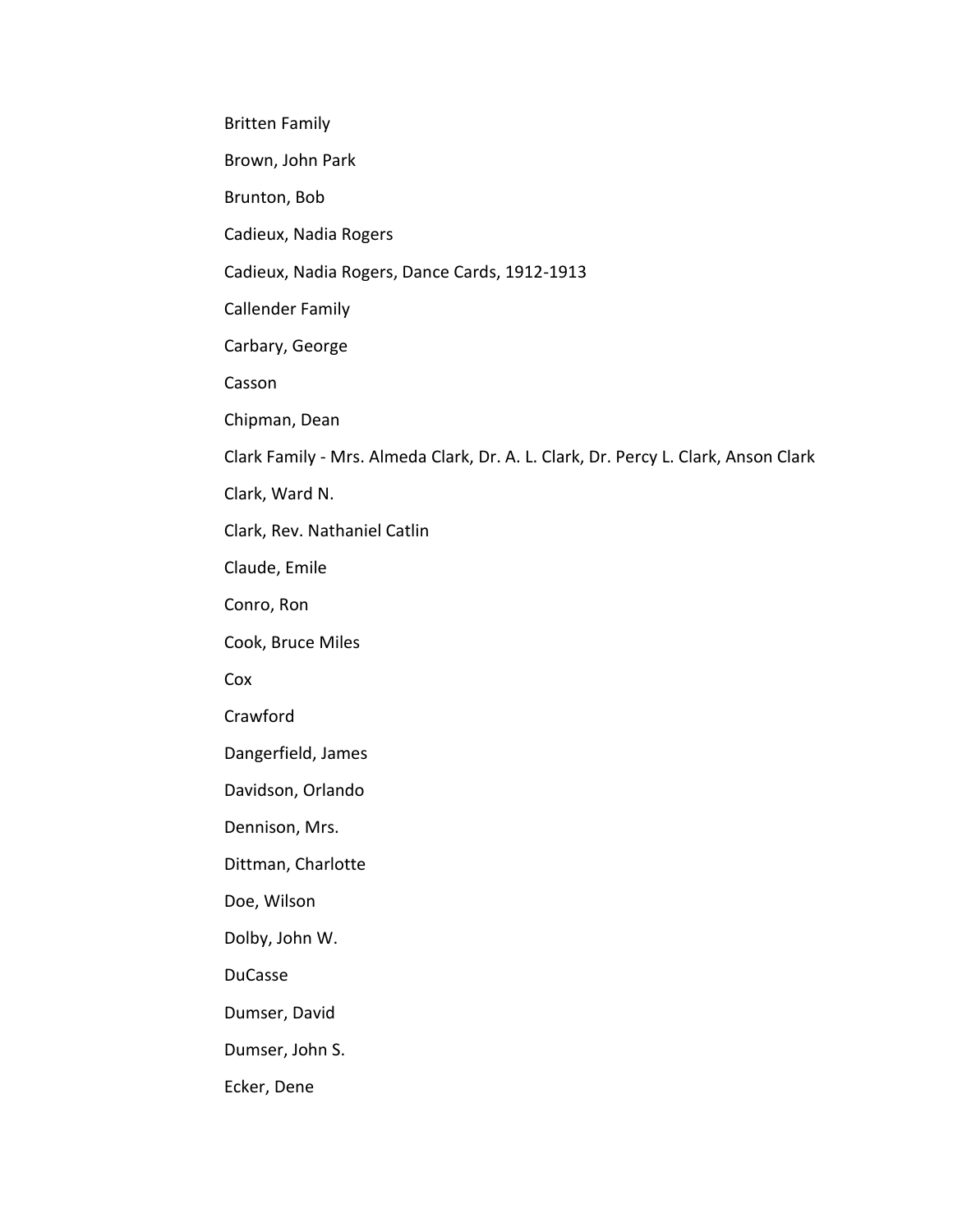Eggert

Eiser (Arwin Price's daughter)

Ellis, Emmie U

Ellis (Ran the Business College)

Emmert, CF

Eno / Long

Fedder, Willaim

Fenwick, Thomas

Fordrescher, Joseph

Freiler, Francis & Philip

Fritz Family

Gerberding, Myrtle Spiegler

Gilbert, Craig

Goedert

Goff, Harry

Goll, Lillian

Grate, William

Guptail, Daniel

Gusler, Howard

Elginites Documents, Box 2, Unit 15, Shelf 2

Gylleck, Elmer – architect

Hagemann

Hall Family (Amos, Rose, Sylvia)

Hall Family (Lloyd August)

Hamilton, Solomon

Hancock, Eben, George

Hart, William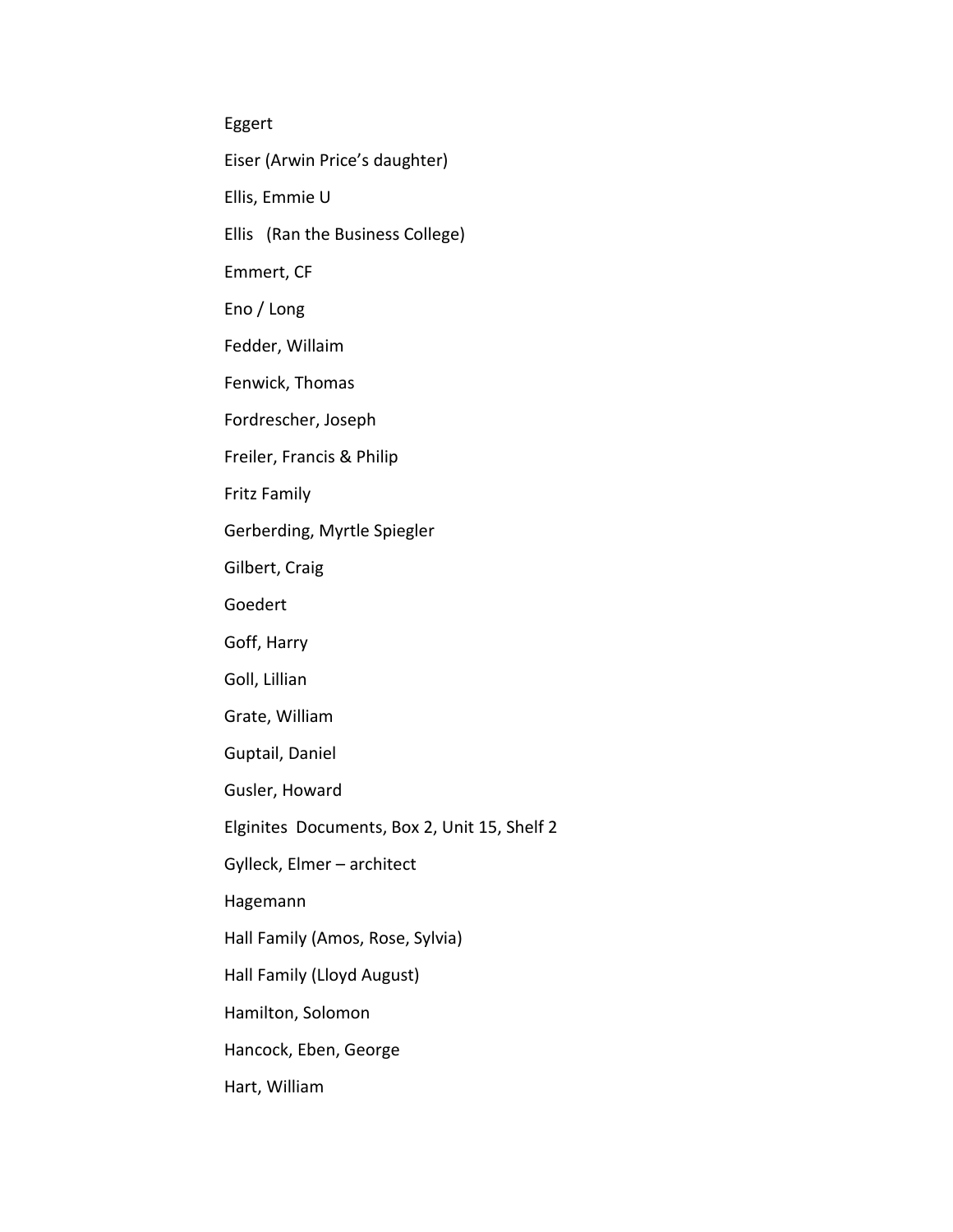Hawkins Family

Hawkins, Ruth (see also Box of diaries, personal papers, financial records for Mabel & Ruth)

Heath Family

Hecker, Joseph

Heidemann

Hemenway

Hemmens, Walter P.

Hewitt

Hoornbeek

Hopp

Hough, Emerson

Huber, Joseph, Police Chief

Huddleston, Mary Beth

Huske, Al

Hyldoph – Andrew & Amalie

Hyldoft, Ewold

Ikert, Bruno

Jewett Family

Joslyn Family

Keeney

Kimballs

Kimball, Joseph

Kimball, Nancy Currier

Kimball, Samuel

Kimball, W.D.

Kimball, William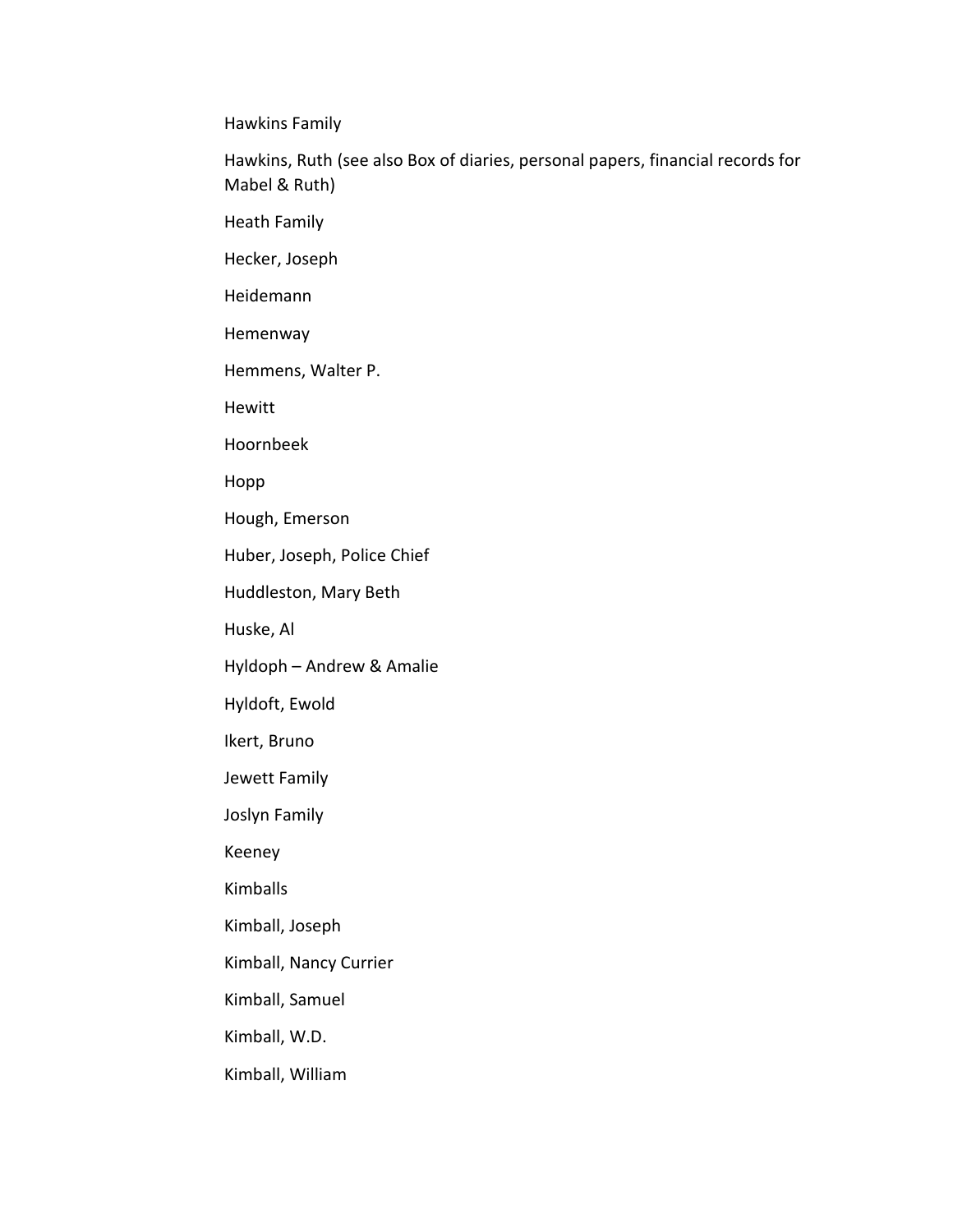Kramer, Frank

Krieger, Alice

Lang, Susan Hopkins

Larkin

Larsen, T. A.

Larsen, Gladys

Lavoie

Leatherman

Leisberg, E

Lewis

Lloyd, M

Lombard, Nellie

Lovell Family

Lynch, Anna (See also Arts Archival Box)

Lynch, William

Martin, Thomas and Annie

Maule, Robert B

McClure, George

McLean, John T & Family

McCreery, Rev. Joseph, Jr.

McVickers, Jesse

Morrell, Isaac and Morrell, John

Mosley, Charles

Muirhead, Robert & Elizabeth

Myers, Ambrosia

Nelson, Chester

Newcomb, John B and Family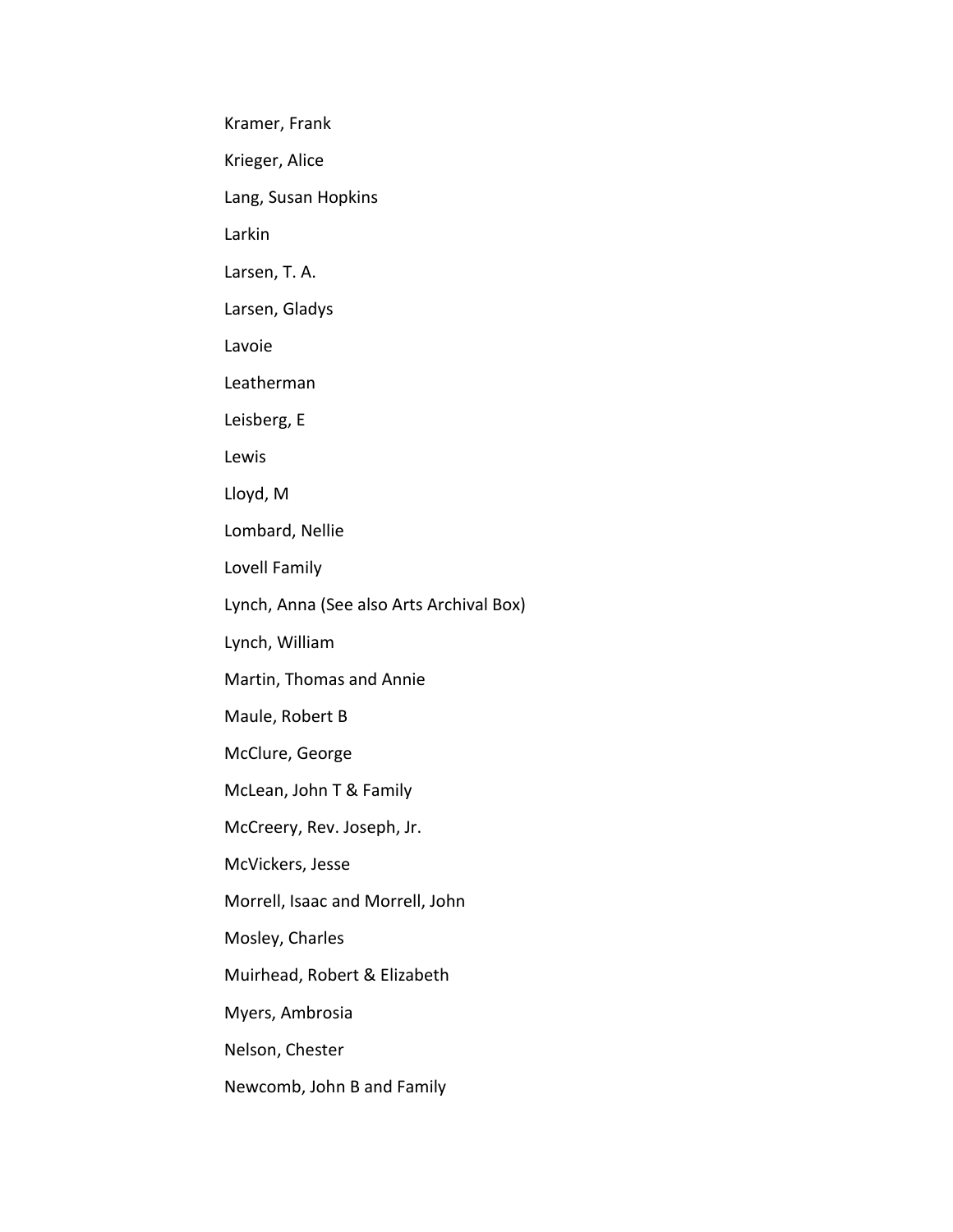O'Flaherty Family

Peck, Dick

Peck, Sheldon

Perkins, Frank

Perkins, Harry

Perry, Hazel Belle

Mary Lew Perry

Peterson, Arthur

Pratt, Blythe

Harold Steele Pratt

Price, Arwin E.

Qualen, John

Ranstead, Judge John W

Reber, Clarence

Reed, Willis, Rev. Dr.

Reissmann, Richard

Richards, S.

Riggs (Family)

Roberts, Anna

Rohles, Anna

Root, A.W.

Rovelstad, Erik

Rust, Walter

Schmidgall, Anna Lindoerfer

Schmidt, Family Collection

Schneider, William

Smith, Christian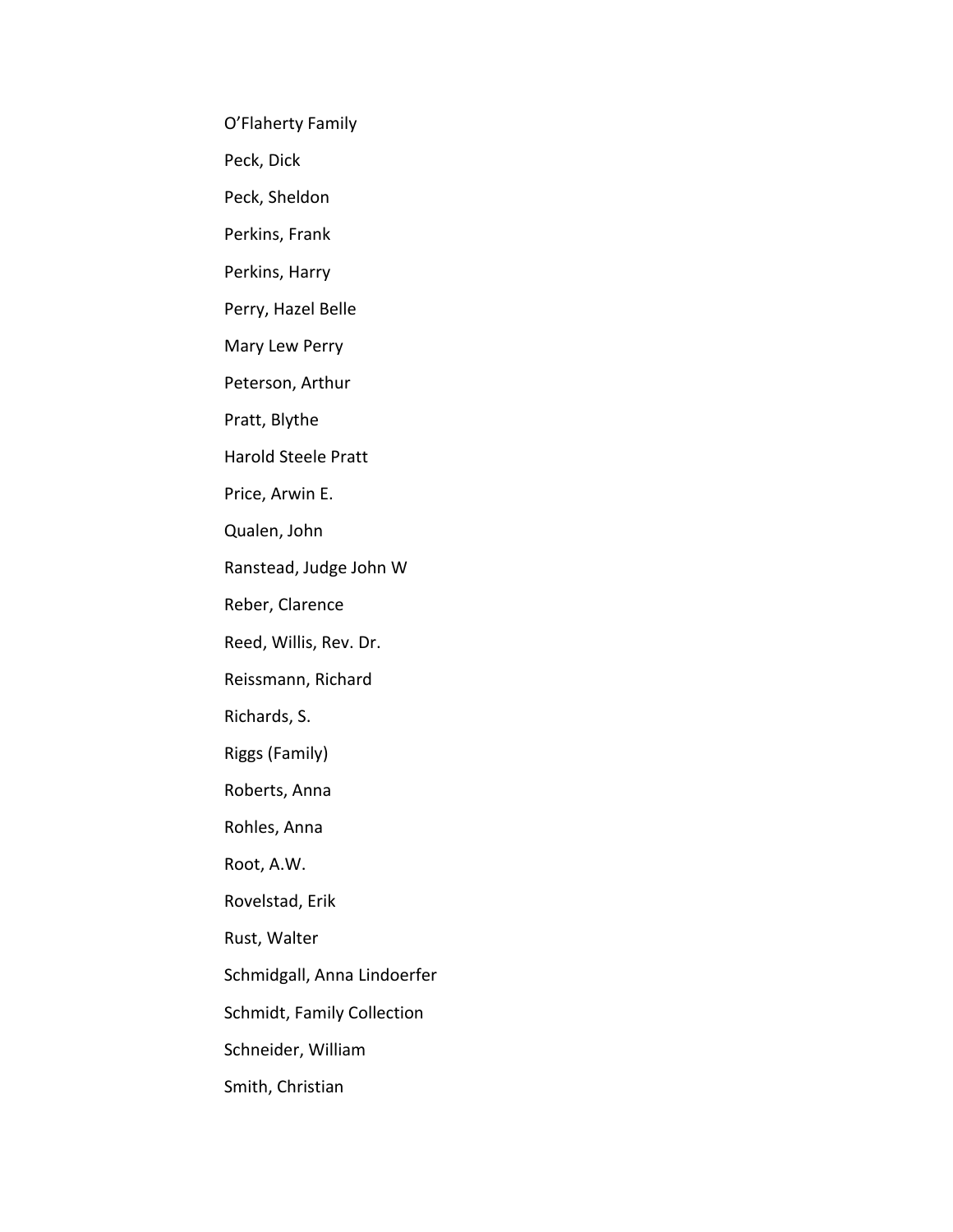Smytherman, John

Sperry, Irene & Erwin

Spiess

Starr, Wm.

Starring Family

Stelford, Roscoe C.

Stickling, John

Stowell

Strickman, Abe J.

Strohm, Everett Arthur

Swan, Theo

Szula, Eddie

Tallent, Annie

Teal, Charlotte Lee

Tefft Family

Theodore, Muriel Fraser

Thompson, Orin

Topping, William P. & Topping Grace M.

Treat/Snell/Stiles/Wells

Tuttle, Donald

Vasey, George

Waldon

Wallin, Thos.

Walter, Fred

Warne Family

Welch Family

White, Kendall